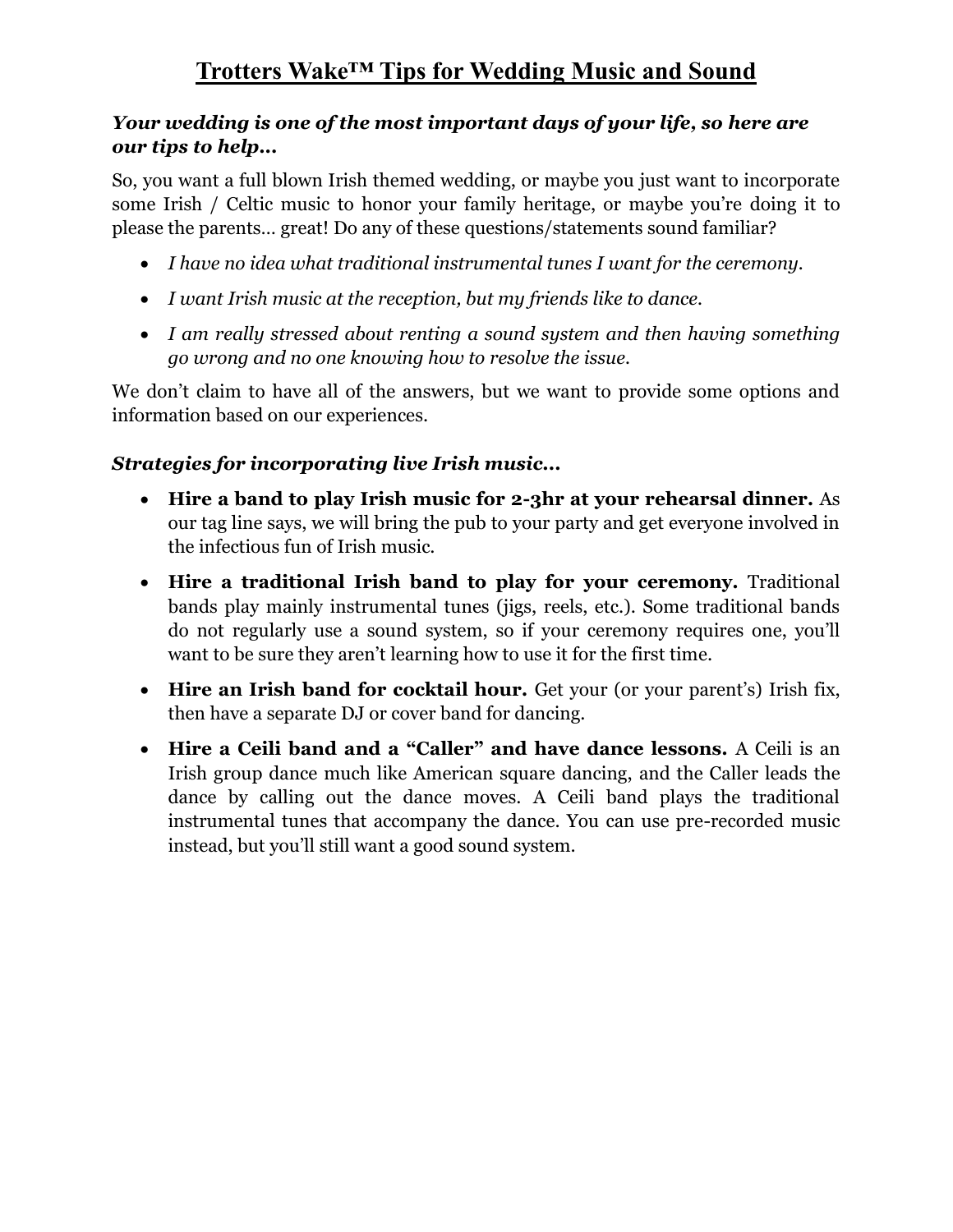# **Trotters Wake™ Tips for Wedding Music and Sound**

#### *Song/Tune selection...*

Ultimately, this is up to your taste, which you may have to develop by listening to a large selection of tunes online. You may also try listening at a pub where a "seisiun" (pronounced *session*) is held. This is a group of musicians who gather to play traditional instrumental tunes (mostly for their own edification). However, here are our recommendations to help guide you:

- **Prelude / Pre-ceremony:** Sung ballads set the tone nicely as guests are arriving. Some ballads, though beautiful, have rather depressing lyrics. In these cases, we perform them instrumentally.
- **Processional / Bride's Entrance:** The right marches played at a moderate tempo for the family/wedding party arrival and then slowed down for the bride's entrance provide a regal ambiance.
- **Unity Song:** Airs are well suited for a candle lighting, knot tying, sand, or other unity element of the ceremony.
- **Recessional / Postlude:** Slip jigs (in 9/8 time) are peppy and bouncy, but not overly energetic as everyone departs.
- **Announcement:** Reels are perfect for welcoming the wedding party and bride and groom into the reception. Imagine for a moment.. *the fiddle starts the reel, the announcement is made, the rest of the band joins in the high energy tune, and the newly married couple dances into the reception.* That is the type of production and integration to expect from your band!

#### *Split venues...*

Having the same band and/or sound system, in the same location without moving between the ceremony and reception would be ideal, but it may not be possible. Tearing down and setting up sound equipment and instruments takes time that can interrupt the flow of your wedding and it adds cost. Even if the reception is only 50 feet from the ceremony, you probably won't find an optimal setup that satisfies both. Even if the band has a second sound system set up and ready to go for the reception, allow about 15-20 minutes to relocate instruments and perform sound checks. Recorded music can be played during this transition.